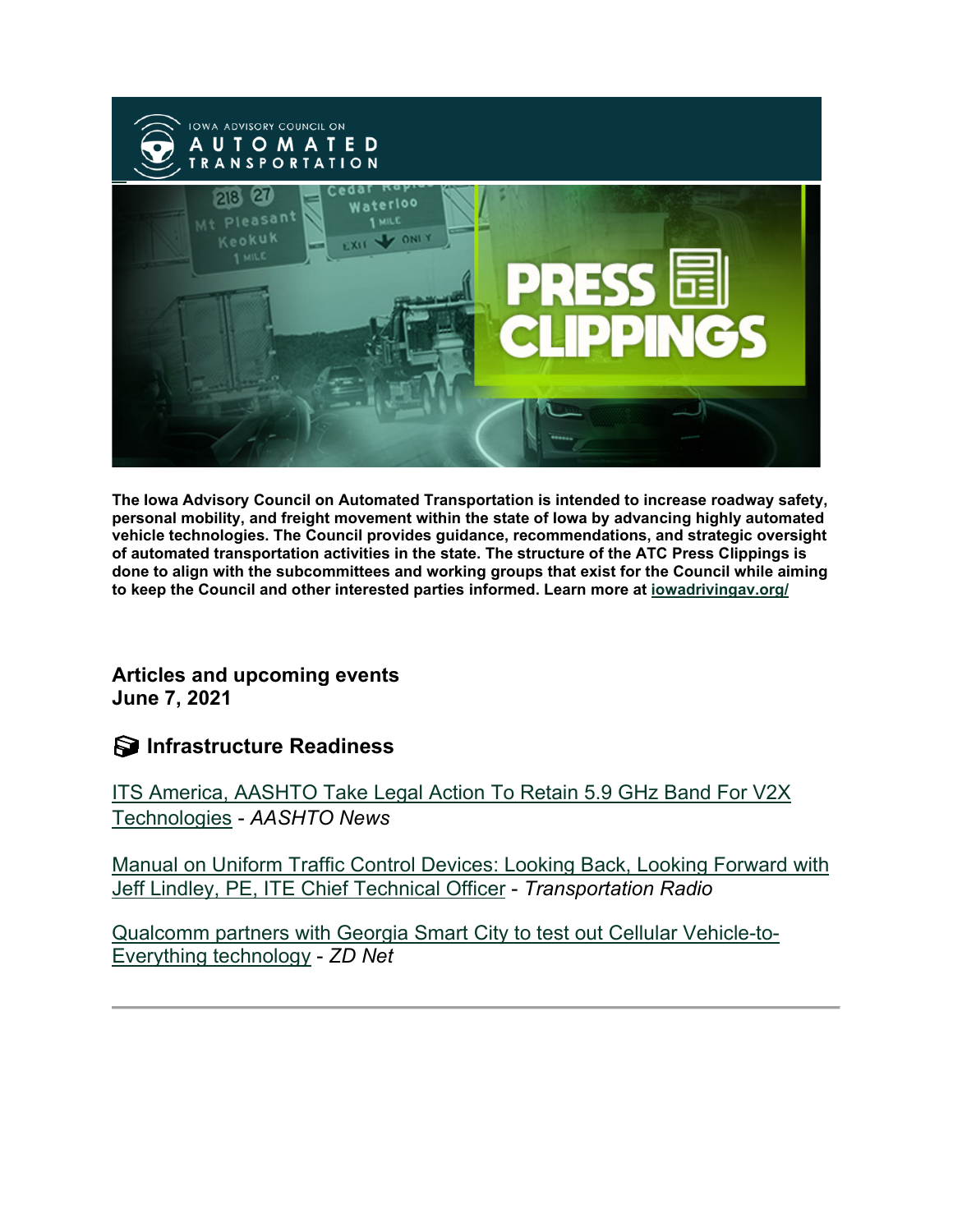## **Policy & Legislation**

[Virginia Partnership Cuts Ribbon on Smart City Testbed](https://www.govtech.com/smart-cities/virginia-partnership-cuts-ribbon-on-smart-city-testbed?utm_medium=email&utm_source=govdelivery) - *Government Technology*

[When Cities Say No to New Transportation Technology](https://www.bloomberg.com/news/articles/2021-05-19/why-cities-resist-new-transportation-technology?utm_medium=email&utm_source=govdelivery) - *Bloomberg City Lab*

[Cruise urges Biden to back autonomous vehicle deployment boost](https://www.reuters.com/article/autonomous-cruise-biden/cruise-urges-biden-to-back-autonomous-vehicle-deployment-boost-idUSL2N2NJ00V?utm_medium=email&utm_source=govdelivery) *- Reuters*

### **ED Economic Development**

[China races to rival the U.S. with its own GPS system —](https://www.cnbc.com/2021/06/01/tech-war-chinas-beidou-gains-market-share-challenges-us-gps.html?utm_medium=email&utm_source=govdelivery) but one analyst says it [won't overtake the U.S. yet](https://www.cnbc.com/2021/06/01/tech-war-chinas-beidou-gains-market-share-challenges-us-gps.html?utm_medium=email&utm_source=govdelivery) - *CNBC*

[Apple loses third manager from 'Apple Car' in six months](https://appleinsider.com/articles/21/06/02/apple-loses-third-manager-from-apple-car-in-six-months?utm_medium=email&utm_source=govdelivery) - *Apple Insider*

[Mapping the most important companies in autonomous vehicle tech](https://thenextweb.com/news/global-autonomous-driving-network-making-progress-syndication?utm_medium=email&utm_source=govdelivery) - *The Next Web*

## **Public Safety & Enforcement**

[Chinese startup Pony.ai gets approval to test driverless vehicles in](https://www.theverge.com/2021/5/22/22449084/chinese-startup-pony-ai-autonomous-vehicles-california?utm_medium=email&utm_source=govdelivery)  [California](https://www.theverge.com/2021/5/22/22449084/chinese-startup-pony-ai-autonomous-vehicles-california?utm_medium=email&utm_source=govdelivery) - *The Verge*

[Tesla starts using in-car camera for Autopilot driver monitoring](https://www.theverge.com/2021/5/27/22457430/tesla-in-car-camera-driver-monitoring-system?utm_medium=email&utm_source=govdelivery) - *The Verge*

[New Smart Tech Helps Visually Impaired South Koreans Increase Mobility](https://www.voanews.com/east-asia-pacific/new-smart-tech-helps-visually-impaired-south-koreans-increase-mobility?utm_medium=email&utm_source=govdelivery) *- VOA News*

### **Research, Development, Testing & Evaluation**

[Automated Driving Systems \(ADS\) for Rural America SAM Talk](https://www.brighttalk.com/webcast/18384/485150?utm_medium=email&utm_source=govdelivery) - *BrightTalk*

[Automated Driving Systems \(ADS\) for Rural America](https://autonomoustuff.com/products/case-studies/ads-rural-america?utm_medium=email&utm_source=govdelivery) - *AutonomouStuff*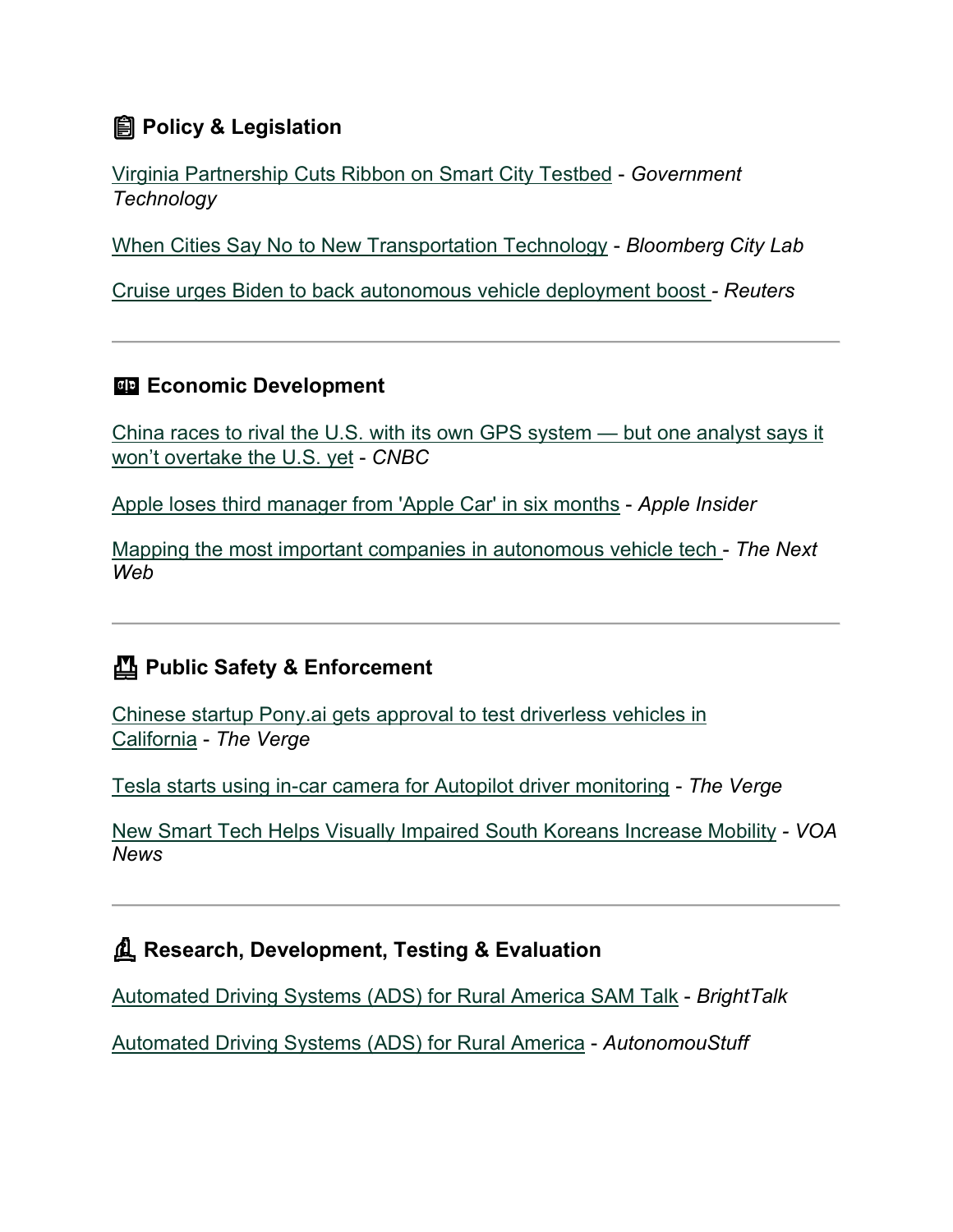[Research Helps Connected and Automated Vehicles Steer Closer to Reality](https://www.nationalacademies.org/trb/blog/research-helps-connected-and-automated-vehicles-steer-closer-to-reality?utm_medium=email&utm_source=govdelivery) *- Transportation Research Board*

## **EXED** Upcoming Events

[AVs at Work: Moving Goods](https://pavecampaign.org/event/pave-virtual-panel-avs-at-work-moving-goods/?utm_medium=email&utm_source=govdelivery)

*Partners for Automated Vehicle Education (PAVE)* Wednesday, June 9 1 pm CT

#### **Presenters:**

Carter Stern – Senior Government Affairs Manager, Cruise Sam Saad – Head of Strategic Initiatives, Gatik

[Assessment of AVs with a Naturalistic and Adversarial Driving Environment](https://www.eventbrite.com/e/assessment-of-avs-with-a-naturalistic-and-adversarial-driving-environment-tickets-154470584677?aff=Mailchimp&mc_cid=306afc6eea&mc_eid=86f0414fd9&utm_medium=email&utm_source=govdelivery) *University of Michigan, Center for Connected Automated Transportation* Wednesday, June 9 12 pm CT

#### **Presenters:**

Dr. Henry Liu – Director, Center for Connected and Automated **Transportation** Dr. Shuo Feng – Postdoctoral Research Fellow, Department of Civil and Environmental Engineering at the University of Michigan

Policy & Legislation Subcommittee Meeting *Iowa Advisory Council on Automated Transportation* Wednesday, June 2nd 1:00 pm - 2:00 pm CT

Public Safety & Enforcement Subcommittee Meeting *Iowa Advisory Council on Automated Transportation* Wednesday, June 9th 10:00 am - 11:00 am CT